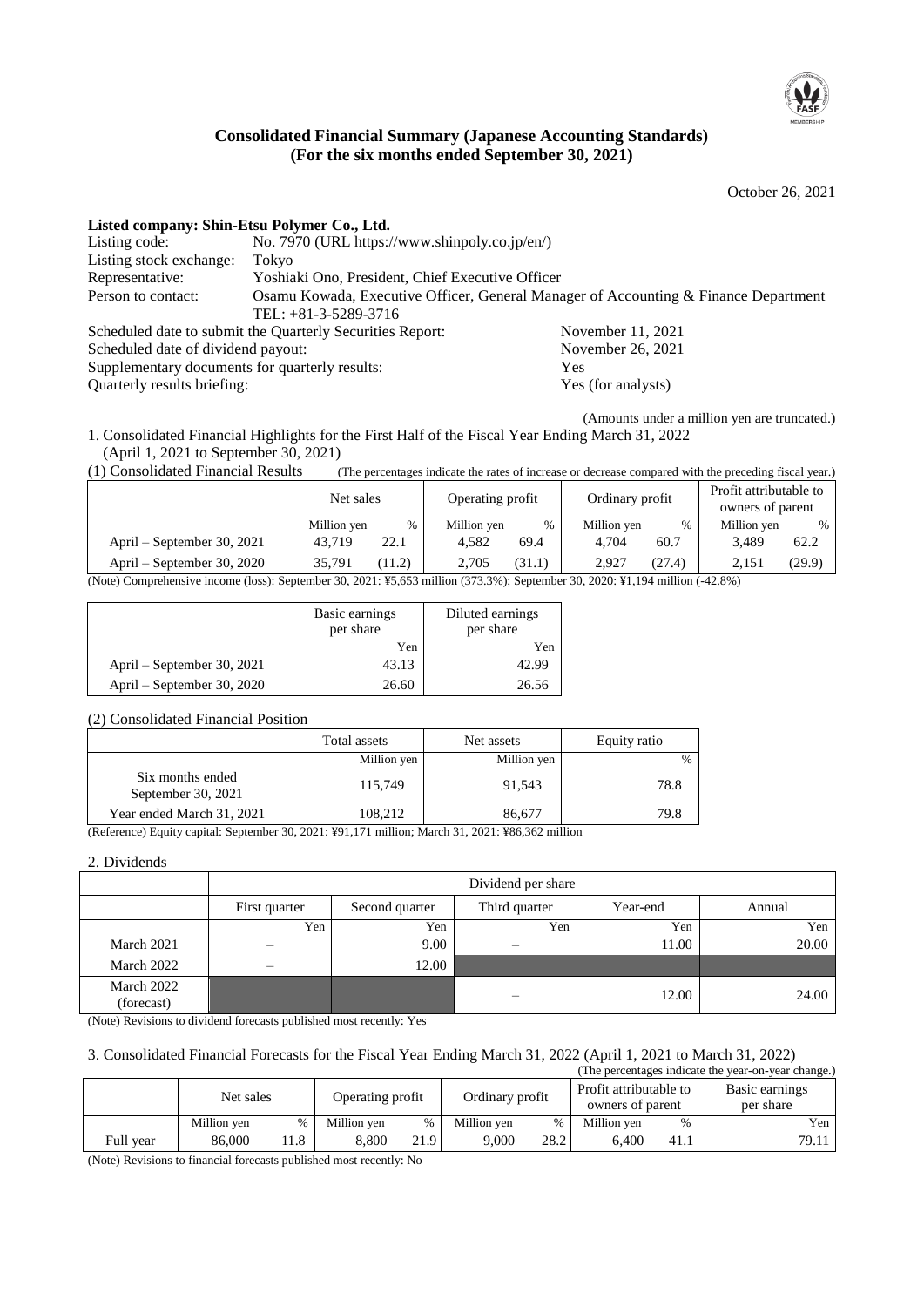\* Notes

- (1) Any changes in important subsidiaries during the six months ended September 30, 2021 (any changes in specific subsidiaries accompanied by a change in the scope of consolidating): None<br>Newly added: None<br>Fliminated: None , Eliminated: None
- (2) Adoption of accounting treatment unique to the preparation of quarterly consolidated financial statements: None
- (3) Any changes in accounting policies and changes or restatement of accounting estimates

|  |  |  |  |  | 1. Changes in accounting policies associated with the revision of accounting standards, etc.: Yes |  |  |
|--|--|--|--|--|---------------------------------------------------------------------------------------------------|--|--|
|--|--|--|--|--|---------------------------------------------------------------------------------------------------|--|--|

- 2. Changes in accounting policies other than the above: None
- 3. Changes in accounting estimates: None
- 4. Restatement: None

(Note) For details, please refer to 2. Consolidated Quarterly Financial Statements and Key Notes, (4) Explanatory Notes to Consolidated Financial Statements (Changes in Accounting Policies) on page 9 of the Accompanying Materials.

#### (4) Number of shares issued (common stock)

| 1. Number of shares issued as of the term end (including treasury shares): | September 2021 | 82,623,376 shares                |
|----------------------------------------------------------------------------|----------------|----------------------------------|
|                                                                            | March 2021     | 82,623,376 shares                |
| 2. Number of treasury shares as of the term end:                           | September 2021 | 1,675,962 shares                 |
|                                                                            | March 2021     | 1,727,742 shares                 |
| 3. Average number of shares during the term:                               | September 2021 | 80,913,550 shares                |
|                                                                            |                | September 2020 80,883,167 shares |

#### The consolidated financial summary is not included in the scope of the quarterly review by certified public accountants or audit corporations.

Statement regarding the proper use of financial forecasts and other special remarks

(Caution regarding forward-looking statements)

The forward-looking statements, such as results forecasts, included in this document are based on information currently available to the Company and certain assumptions considered reasonable, and the Company makes no representations as to their achievability. Actual results may differ materially, depending on a range of factors.

(Method of obtaining presentation material for business result meeting)

The Company will hold a business result meeting for analysts on November 5, 2021. The presentation material distributed at this meeting will be posted promptly on the Company's website after the meeting.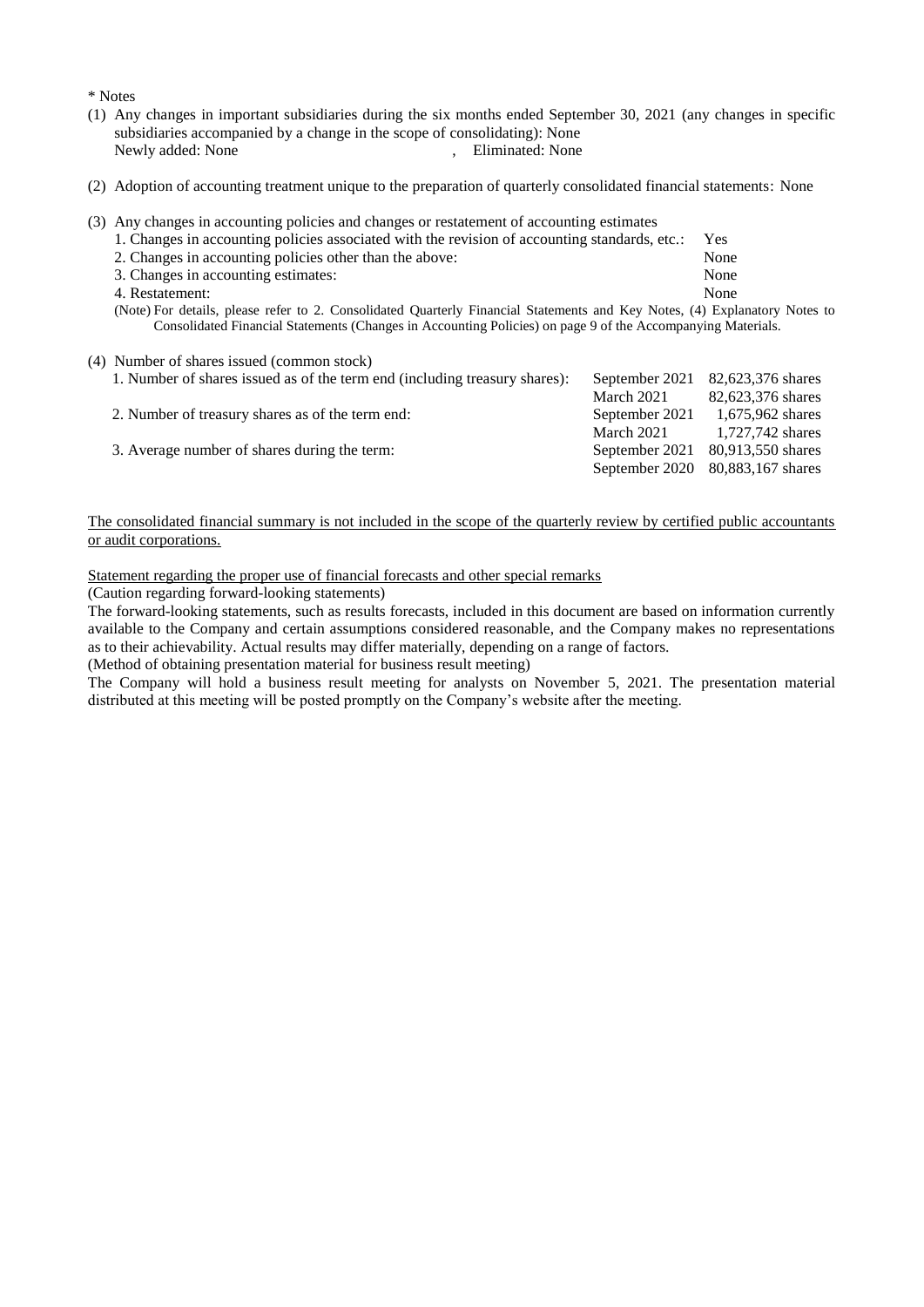# Accompanying Materials – Contents

| 1. | Qualitative Information on Consolidated Results, etc. for the Six-Month Period Ended September |
|----|------------------------------------------------------------------------------------------------|
|    |                                                                                                |
|    | (2) Explanation of Information on Future Forecasts Such as Consolidated Financial Forecasts 3  |
| 2. |                                                                                                |
|    |                                                                                                |
|    | (2) Consolidated Statements of Income and Consolidated Statement of Comprehensive Income       |
|    |                                                                                                |
|    |                                                                                                |
|    |                                                                                                |
|    |                                                                                                |
|    | (Changes in the Scope of Consolidation or the Scope of Equity Method Application)9             |
|    |                                                                                                |
|    |                                                                                                |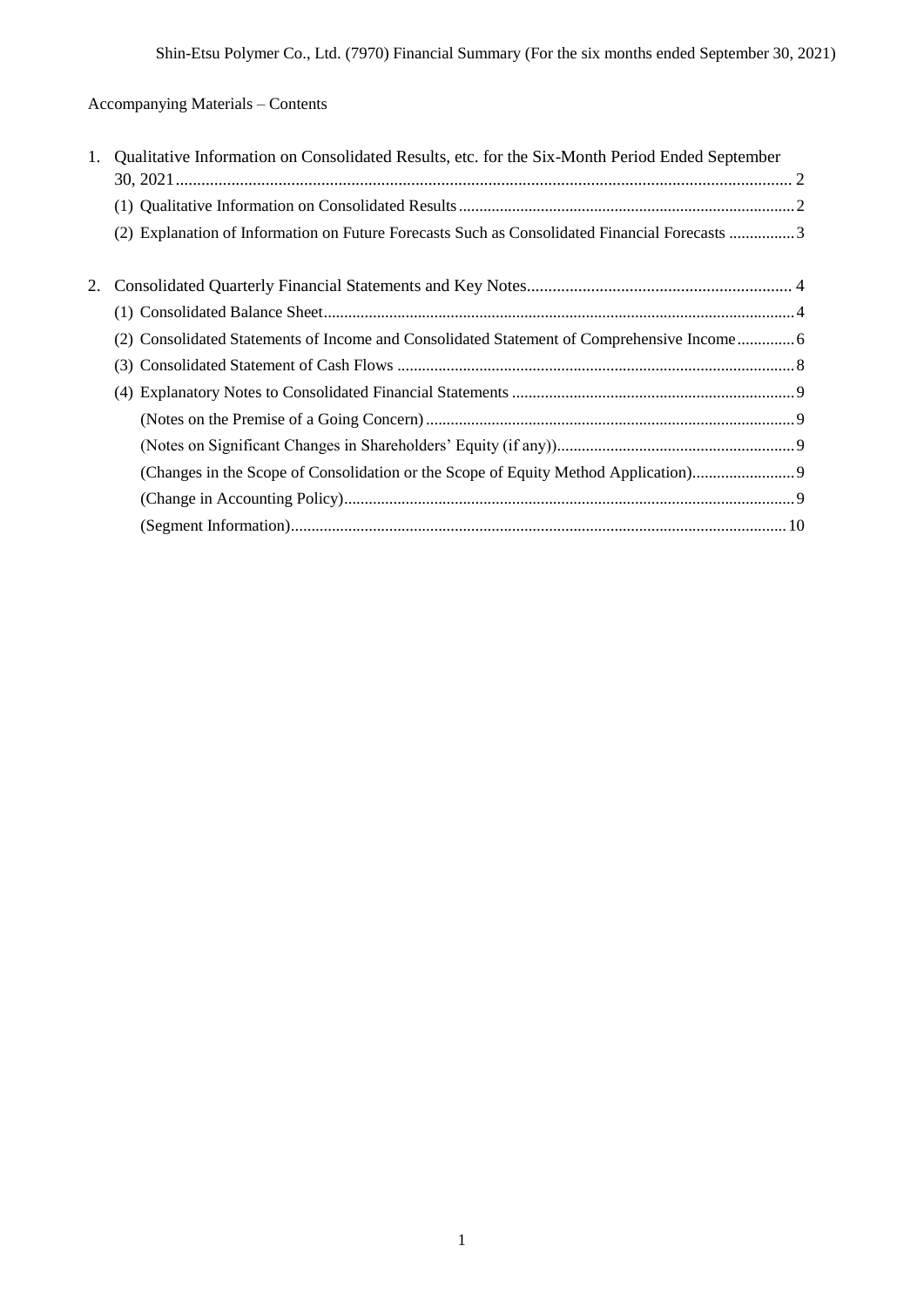1. Qualitative Information on Consolidated Results, etc. for the Six-Month Period Ended September 30, 2021

(1) Qualitative Information on Consolidated Results

During the first half under review, signs of a recovery continued to spread, but the sense of uncertainty about the global economic outlook increased, given factors such as the recurrent spread of COVID-19, steep rises in the prices of raw materials, and the insufficient supply of semiconductors. In the United States, employment recovered, and consumer spending also gained strength. In Europe, business was generally weak, albeit with some evidence of a recovery. In Asia, the Chinese economy continued to recover. However, recovery slowed in India and ASEAN countries due to COVID-19's recurred spread.

In the Japanese economy, corporate capital expenditure, production and exports picked up. However, more time appears necessary for a full-scale economic recovery as weak consumer spending demonstrates.

The Group's business environment remained favorable overall, reflecting continued demand expansion in semiconductor and electronics component industries and demand recovery in the automotive sector.

In this operating environment, the Group took steps to control the spread of the coronavirus while also continuing to focus its sales activities on boosting sales of both key products and new businesses in Japan and overseas and working to expand the production/supply systems as well.

As a result, consolidated net sales stood at ¥43,719 million (up 22.1% year on year). Operating profit amounted to ¥4,582 million (up 69.4% year on year), ordinary profit was ¥4,704 million (up 60.7% year on year), and profit attributable to owners of parent stood at ¥3,489 million (up 62.2% year on year) for the six months under review.

Consolidated results by segment are as follows.

#### 1) Electronic Devices segment

In the Electronic Devices segment, overall sales were substantially higher than the year-ago level, reflecting strong shipments particularly of automotive input devices, supported by demand recovery in the automotive sector.

Overall sales for input devices increased substantially attributable to the recovered shipments of mainstay automotive key switches and the strong shipments of touchpads for slim notebook personal computers.

Overall sales for display-related products expanded thanks to the strong shipments of LCD connectors.

Sales for component-related products grew sharply, reflecting the strong shipments of electronic-part testing connectors.

As a result, net sales for the segment amounted to ¥11,261 million (up 42.1% year on year), and operating profit for the segment came to ¥691 million (compared with an operating loss of ¥32 million posted in the first half of the previous fiscal year).

#### 2) Precision Molding Products segment

In the Precision Molding Products segment, overall sales surpassed the year-ago level, supported by shipments of semiconductor-related containers and carrier tape-related products which remained favorable.

Sales for semiconductor-related containers grew sharply, reflecting strong shipments of 300-mm wafer shipping containers and other products with lively demand in the semiconductor industry in the background.

Sales of office automation equipment remained strong due to the recovery in shipments of rollers for laser printers, which are mainstay products.

Sales of carrier tape-related products grew substantially, reflecting continued strong demand for electronic components for automobiles and smartphones.

Sales of silicone rubber molded products generally remained at the same level because the sales of mainstay medical equipment showed slow growth.

As a result, segment sales amounted to ¥19,525 million, up 17.1% year on year, and segment operating profit was ¥3,381 million, up 32.4% year on year.

3) Housing & Living Materials segment

In the Housing & Living Materials segment, the Company revised prices, increased production efficiency, and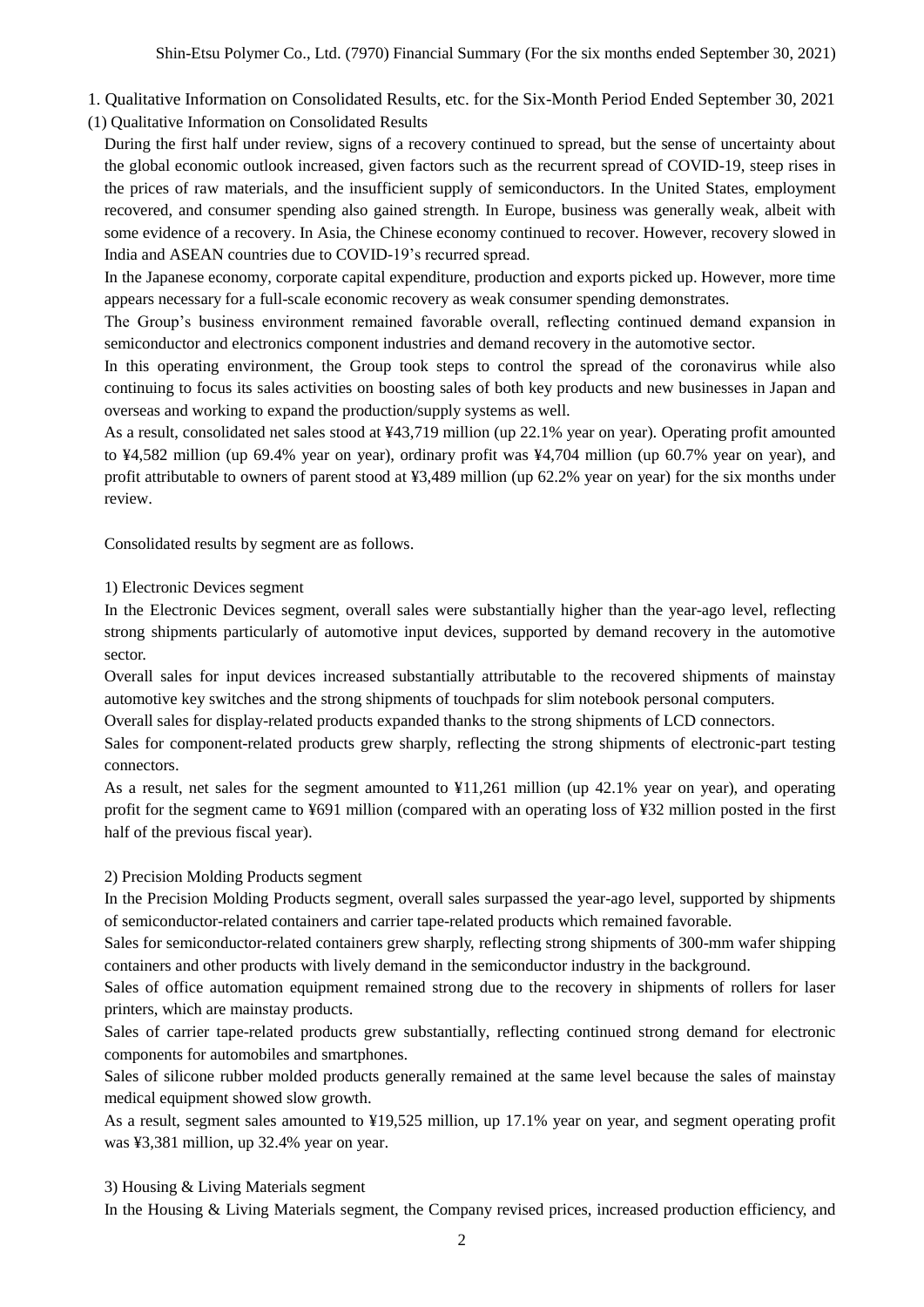expanded the sales of products in new business categories in the extremely difficult market environment for PVC products. Overall sales for the segment rose from the previous fiscal year, supported by a recovery in demand for food packing materials and automotive-related materials.

Looking at packing materials such as wrapping films, sales to supermarkets were firm, but the recovery of demand for products for the food service industry was slow. Overall sales for the products increased under those conditions.

Sales of PVC pipes and related products were sluggish due to weak domestic demand.

Functional compounds rose significantly, reflecting a recovery in demand for those for robot cables and for automobiles and an increase in sales to new customers.

Sales for exterior materials decreased due to sluggish demand for them among existing customers.

Sales for conductive polymer rose sharply, reflecting increased orders for display and automotive electronic components.

As a result, segment sales amounted to ¥9,683 million, up 14.7% year on year, and segment operating profit was ¥363 million, up 306.0% year on year.

#### 4) Others segment

Overall sales from the construction business grew year on year with increases in orders for projects for building and renovating commercial facilities, particularly in Tokyo and neighboring areas, and projects for finishing the interior of public facilities.

As a result, segment sales stood at ¥3,248 million (up 18.2% year on year) and operating profit was ¥145 million (up 55.4% year on year).

(2) Explanation of Information on Future Forecasts Such as Consolidated Financial Forecasts

Consolidated financial forecasts for the fiscal year ending March 31, 2022 published on July 26, 2021 remain unchanged.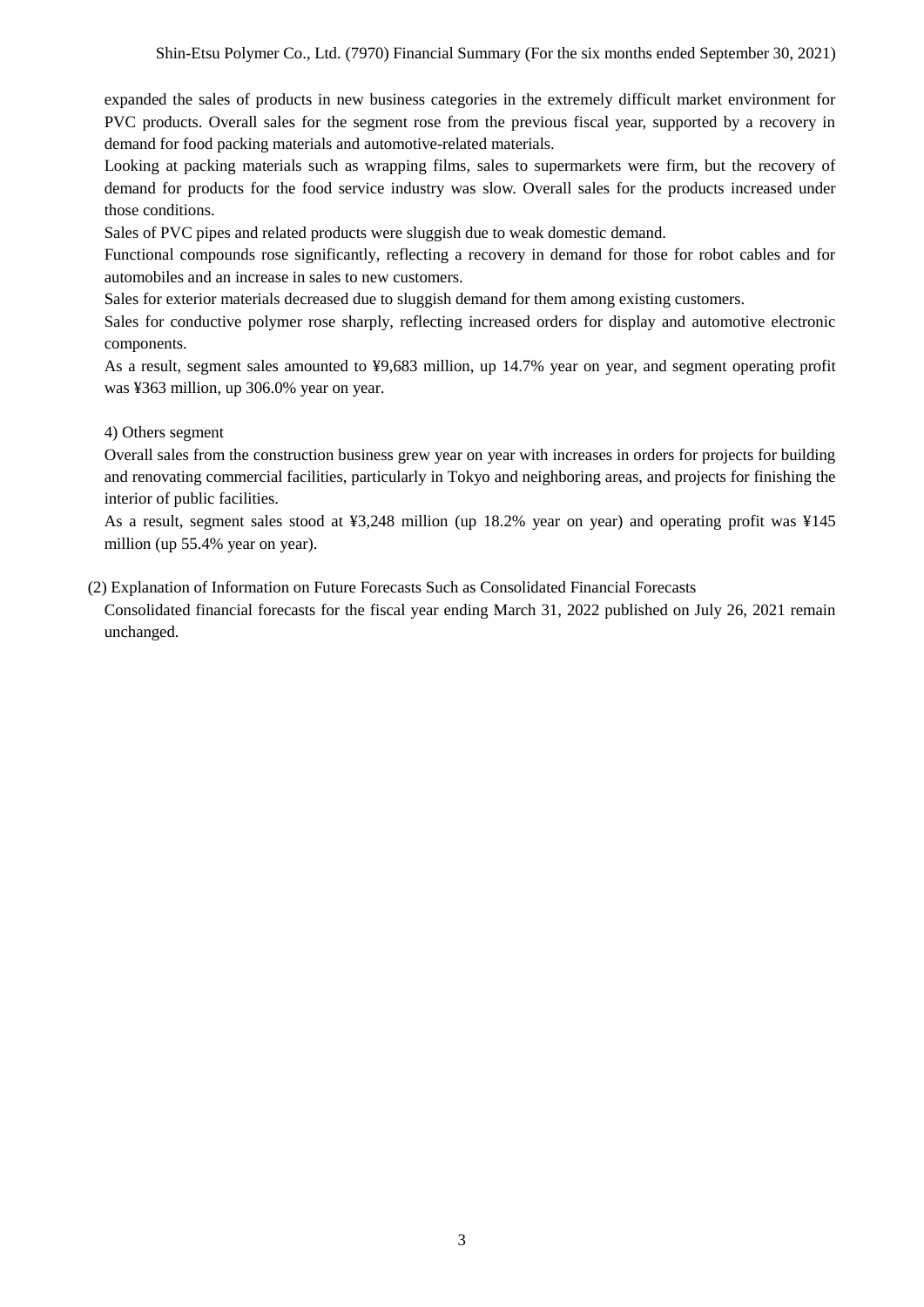## 2. Consolidated Quarterly Financial Statements and Key Notes

(1) Consolidated Balance Sheets

|                                                               |                                                     | (Million yen)                                                                 |
|---------------------------------------------------------------|-----------------------------------------------------|-------------------------------------------------------------------------------|
|                                                               | Year ended March 31, 2021<br>(As of March 31, 2021) | Second quarter of year ending March<br>31, 2022<br>(As of September 30, 2021) |
| Assets                                                        |                                                     |                                                                               |
| Current assets                                                |                                                     |                                                                               |
| Cash and deposits                                             | 47,620                                              | 47,038                                                                        |
| Notes and accounts receivable - trade                         | 19,478                                              |                                                                               |
| Notes and accounts receivable - trade, and<br>contract assets |                                                     | 21,977                                                                        |
| Electronically recorded monetary claims -<br>operating        | 2,565                                               | 2,662                                                                         |
| Merchandise and finished goods                                | 6,221                                               | 7,388                                                                         |
| Work in process                                               | 1,380                                               | 1,512                                                                         |
| Raw materials and supplies                                    | 3,274                                               | 4,045                                                                         |
| Accounts receivable - other                                   | 1,405                                               | 1,668                                                                         |
| Other                                                         | 540                                                 | 558                                                                           |
| Allowance for doubtful accounts                               | (295)                                               | (264)                                                                         |
| Total current assets                                          | 82,191                                              | 86,587                                                                        |
| Non-current assets                                            |                                                     |                                                                               |
| Property, plant and equipment                                 |                                                     |                                                                               |
| Buildings and structures, net                                 | 7,914                                               | 8,332                                                                         |
| Machinery, equipment and vehicles, net                        | 4,118                                               | 5,123                                                                         |
| Land                                                          | 6,615                                               | 7,239                                                                         |
| Construction in progress                                      | 2,003                                               | 2,164                                                                         |
| Other, net                                                    | 1,639                                               | 1,678                                                                         |
| Total property, plant and equipment                           | 22,292                                              | 24,538                                                                        |
| Intangible assets                                             |                                                     |                                                                               |
| Software                                                      | 119                                                 | 116                                                                           |
| Goodwill                                                      |                                                     | 1,838                                                                         |
| Other                                                         | 26                                                  | 120                                                                           |
| Total intangible assets                                       | 145                                                 | 2,075                                                                         |
| Investments and other assets                                  |                                                     |                                                                               |
| Investment securities                                         | 1,789                                               | 930                                                                           |
| Deferred tax assets                                           | 810                                                 | 804                                                                           |
| Other                                                         | 982                                                 | 812                                                                           |
| Total investments and other assets                            | 3,583                                               | 2,548                                                                         |
| Total non-current assets                                      | 26,021                                              | 29,161                                                                        |
| Total assets                                                  | 108,212                                             | 115,749                                                                       |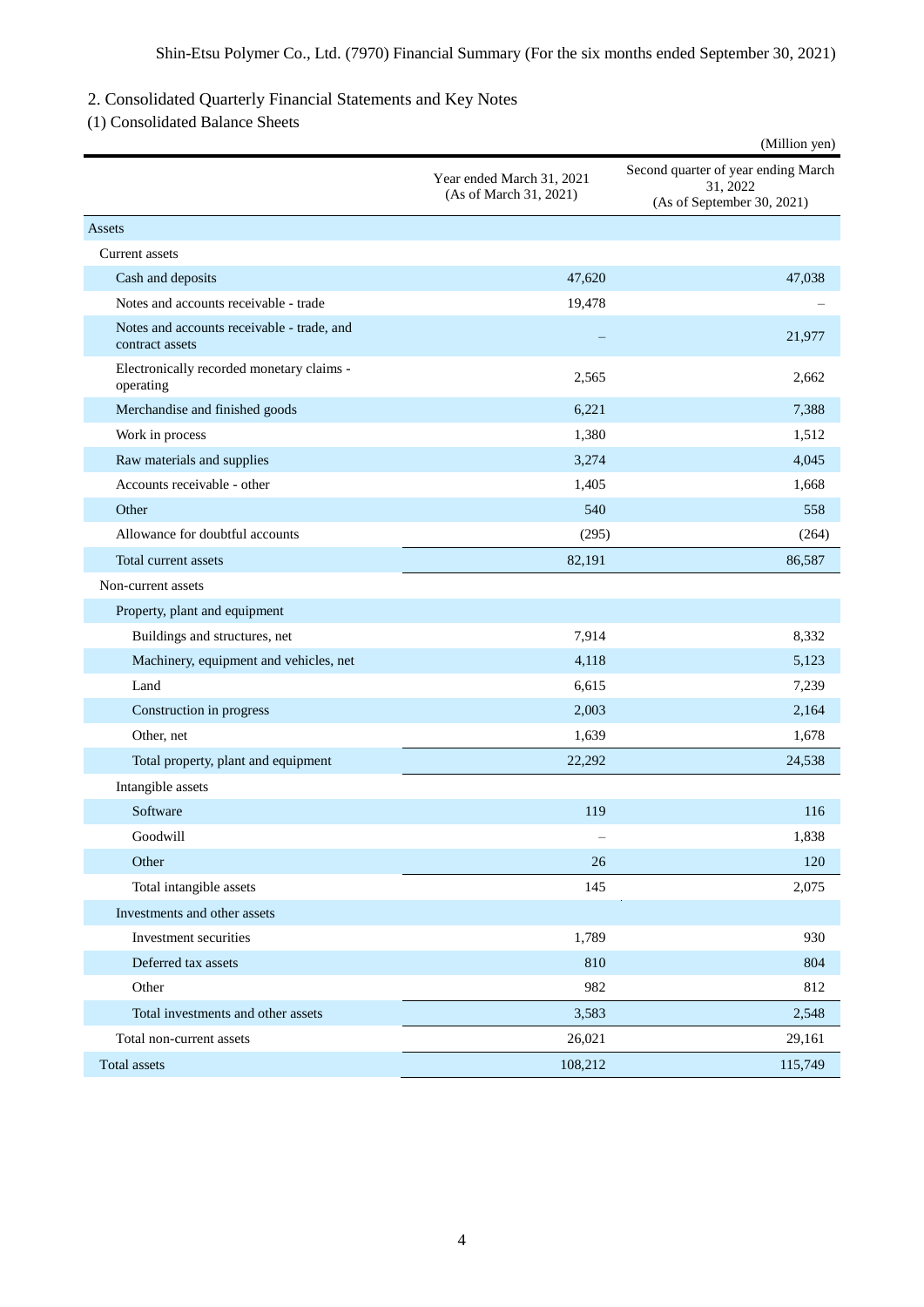|                                                             |                                                     | (Million yen)                                                                 |
|-------------------------------------------------------------|-----------------------------------------------------|-------------------------------------------------------------------------------|
|                                                             | Year ended March 31, 2021<br>(As of March 31, 2021) | Second quarter of year ending March<br>31, 2022<br>(As of September 30, 2021) |
| Liabilities                                                 |                                                     |                                                                               |
| <b>Current liabilities</b>                                  |                                                     |                                                                               |
| Notes and accounts payable - trade                          | 10,171                                              | 11,688                                                                        |
| Electronically recorded obligations - operating             | 2,454                                               | 2,622                                                                         |
| Accounts payable - other                                    | 1,128                                               | 1,356                                                                         |
| Income taxes payable                                        | 1,101                                               | 1,180                                                                         |
| Accrued expenses                                            | 2,188                                               | 2,230                                                                         |
| Provision for bonuses                                       | 1,240                                               | 1,568                                                                         |
| Provision for bonuses for directors (and other<br>officers) | 57                                                  | 15                                                                            |
| Other                                                       | 1,292                                               | 1,489                                                                         |
| Total current liabilities                                   | 19.635                                              | 22,152                                                                        |
| Non-current liabilities                                     |                                                     |                                                                               |
| Net defined benefit liability                               | 1,167                                               | 1,310                                                                         |
| Other                                                       | 732                                                 | 743                                                                           |
| Total non-current liabilities                               | 1,899                                               | 2,053                                                                         |
| <b>Total liabilities</b>                                    | 21,535                                              | 24,205                                                                        |
| Net Assets                                                  |                                                     |                                                                               |
| Shareholders' equity                                        |                                                     |                                                                               |
| Capital stock                                               | 11,635                                              | 11,635                                                                        |
| Capital surplus                                             | 10,718                                              | 10,718                                                                        |
| Retained earnings                                           | 69,257                                              | 71,852                                                                        |
| Treasury shares                                             | (1,667)                                             | (1,617)                                                                       |
| Total shareholders' equity                                  | 89,944                                              | 92,590                                                                        |
| Accumulated other comprehensive income                      |                                                     |                                                                               |
| Valuation difference on available-for-sale<br>securities    | 345                                                 | 323                                                                           |
| Foreign currency translation adjustment                     | (3,914)                                             | (1,732)                                                                       |
| Remeasurements of defined benefit plans, net of<br>tax      | (12)                                                | (9)                                                                           |
| Total accumulated other comprehensive income                | (3,581)                                             | (1, 418)                                                                      |
| Share acquisition rights                                    | 314                                                 | 371                                                                           |
| Total net assets                                            | 86,677                                              | 91,543                                                                        |
| Total liabilities and net assets                            | 108,212                                             | 115,749                                                                       |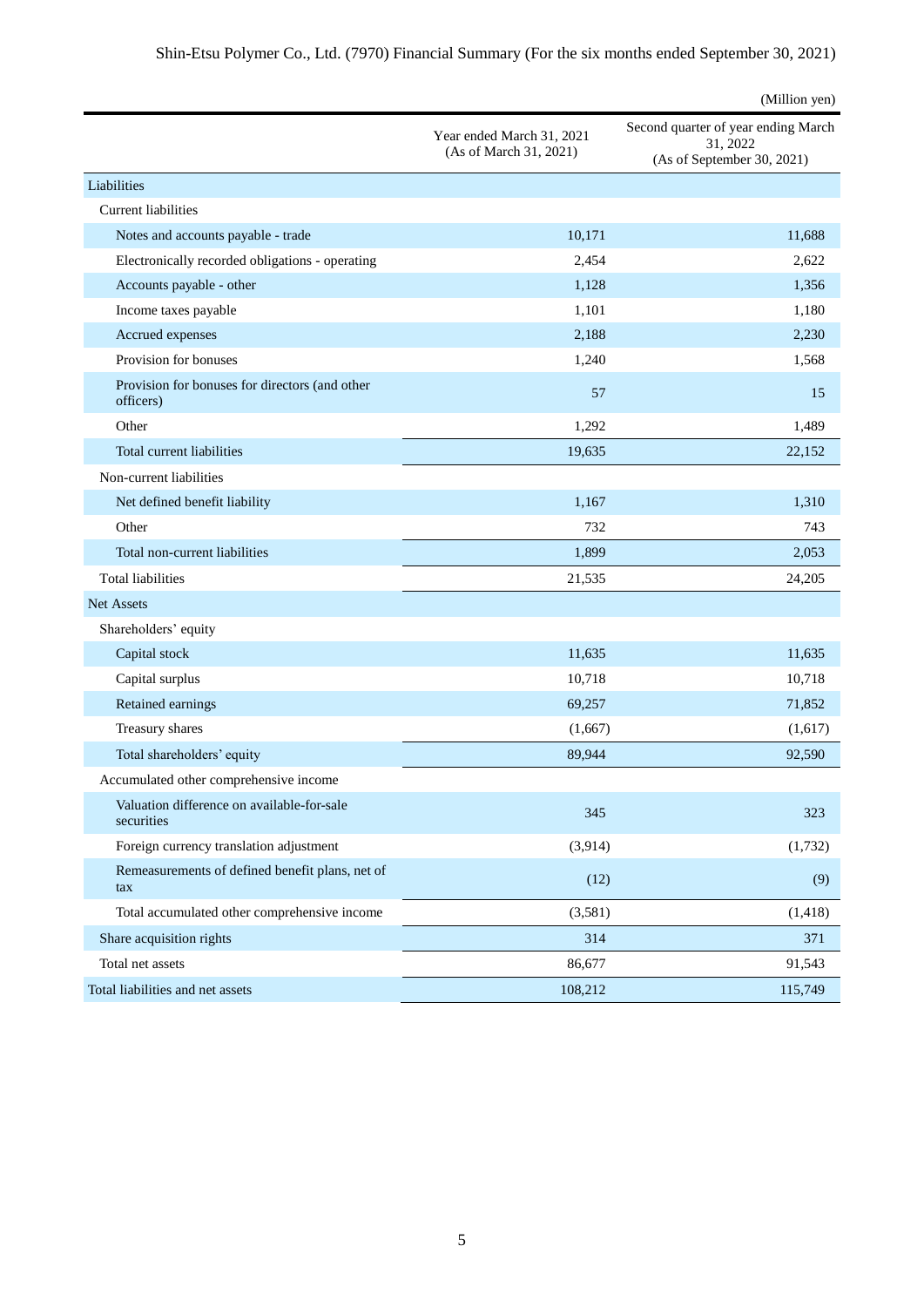## (2) Consolidated Statements of Income and Consolidated Statement of Comprehensive Income

### Consolidated Statements of Income

Six months ended September 30

|                                              |                                                                              | (Million yen)                                                                |
|----------------------------------------------|------------------------------------------------------------------------------|------------------------------------------------------------------------------|
|                                              | Six months ended September 30, 2020<br>(April 1, 2020 to September 30, 2020) | Six months ended September 30, 2021<br>(April 1, 2021 to September 30, 2021) |
| Net sales                                    | 35,791                                                                       | 43,719                                                                       |
| Cost of sales                                | 24,705                                                                       | 29,949                                                                       |
| Gross profit                                 | 11,086                                                                       | 13,769                                                                       |
| Selling, general and administrative expenses | 8,381                                                                        | 9,187                                                                        |
| Operating profit                             | 2,705                                                                        | 4,582                                                                        |
| Non-operating income                         |                                                                              |                                                                              |
| Interest income                              | 131                                                                          | 53                                                                           |
| Foreign exchange gains                       | 5                                                                            | 35                                                                           |
| Other                                        | 102                                                                          | 73                                                                           |
| Total non-operating income                   | 239                                                                          | 161                                                                          |
| Non-operating expenses                       |                                                                              |                                                                              |
| Interest expenses                            | 14                                                                           | 7                                                                            |
| Loss on retirement of non-current assets     | $\mathbf{1}$                                                                 | 8                                                                            |
| Loss on valuation of investment securities   |                                                                              | 20                                                                           |
| Other                                        | $\mathbf{0}$                                                                 | $\overline{2}$                                                               |
| Total non-operating expenses                 | 17                                                                           | 39                                                                           |
| Ordinary profit                              | 2,927                                                                        | 4,704                                                                        |
| Extraordinary profit                         |                                                                              |                                                                              |
| Gain on reversal of share acquisition rights |                                                                              | 27                                                                           |
| Total extraordinary profit                   |                                                                              | 27                                                                           |
| Profit before income taxes                   | 2,927                                                                        | 4,731                                                                        |
| Income taxes - current                       | 785                                                                          | 1,220                                                                        |
| Income taxes - deferred                      | (9)                                                                          | 20                                                                           |
| Total income taxes                           | 775                                                                          | 1,241                                                                        |
| Profit                                       | 2,151                                                                        | 3,489                                                                        |
| Profit attributable to owners of parent      | 2,151                                                                        | 3,489                                                                        |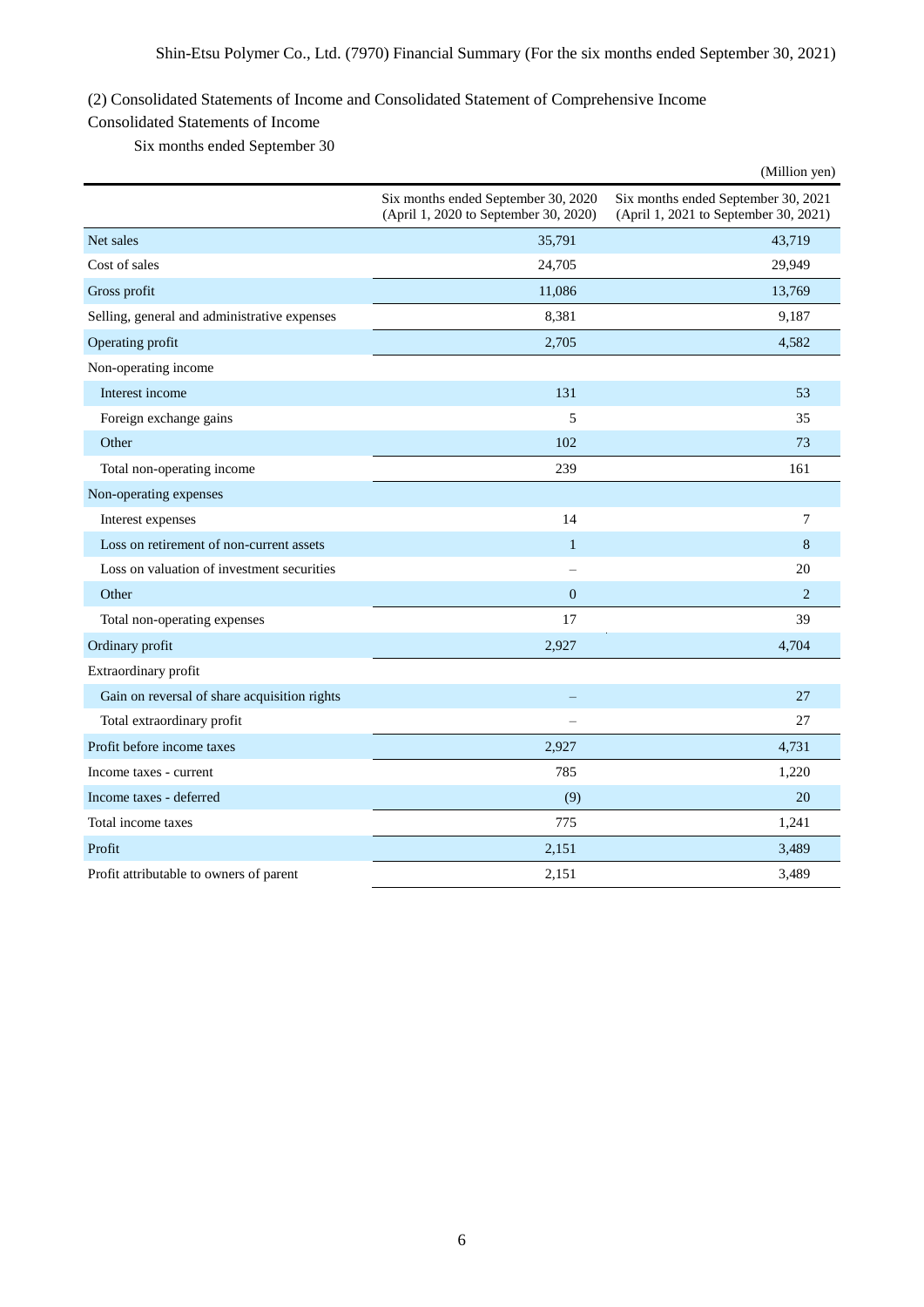## Consolidated Statement of Comprehensive Income

Six months ended September 30

|                                                              |                                                                              | (Million yen)                                                                |
|--------------------------------------------------------------|------------------------------------------------------------------------------|------------------------------------------------------------------------------|
|                                                              | Six months ended September 30, 2020<br>(April 1, 2020 to September 30, 2020) | Six months ended September 30, 2021<br>(April 1, 2021 to September 30, 2021) |
| Profit                                                       | 2,151                                                                        | 3,489                                                                        |
| Other comprehensive income                                   |                                                                              |                                                                              |
| Valuation difference on available-for-sale<br>securities     | 94                                                                           | (21)                                                                         |
| Foreign currency translation adjustment                      | (1,056)                                                                      | 2,181                                                                        |
| Remeasurements of defined benefit plans, net<br>of tax       | 5                                                                            | $\overline{2}$                                                               |
| Total other comprehensive income                             | (956)                                                                        | 2,163                                                                        |
| Comprehensive income                                         | 1,194                                                                        | 5,653                                                                        |
| Comprehensive income attributable to                         |                                                                              |                                                                              |
| Comprehensive income attributable to owners<br>of the parent | 1,194                                                                        | 5,653                                                                        |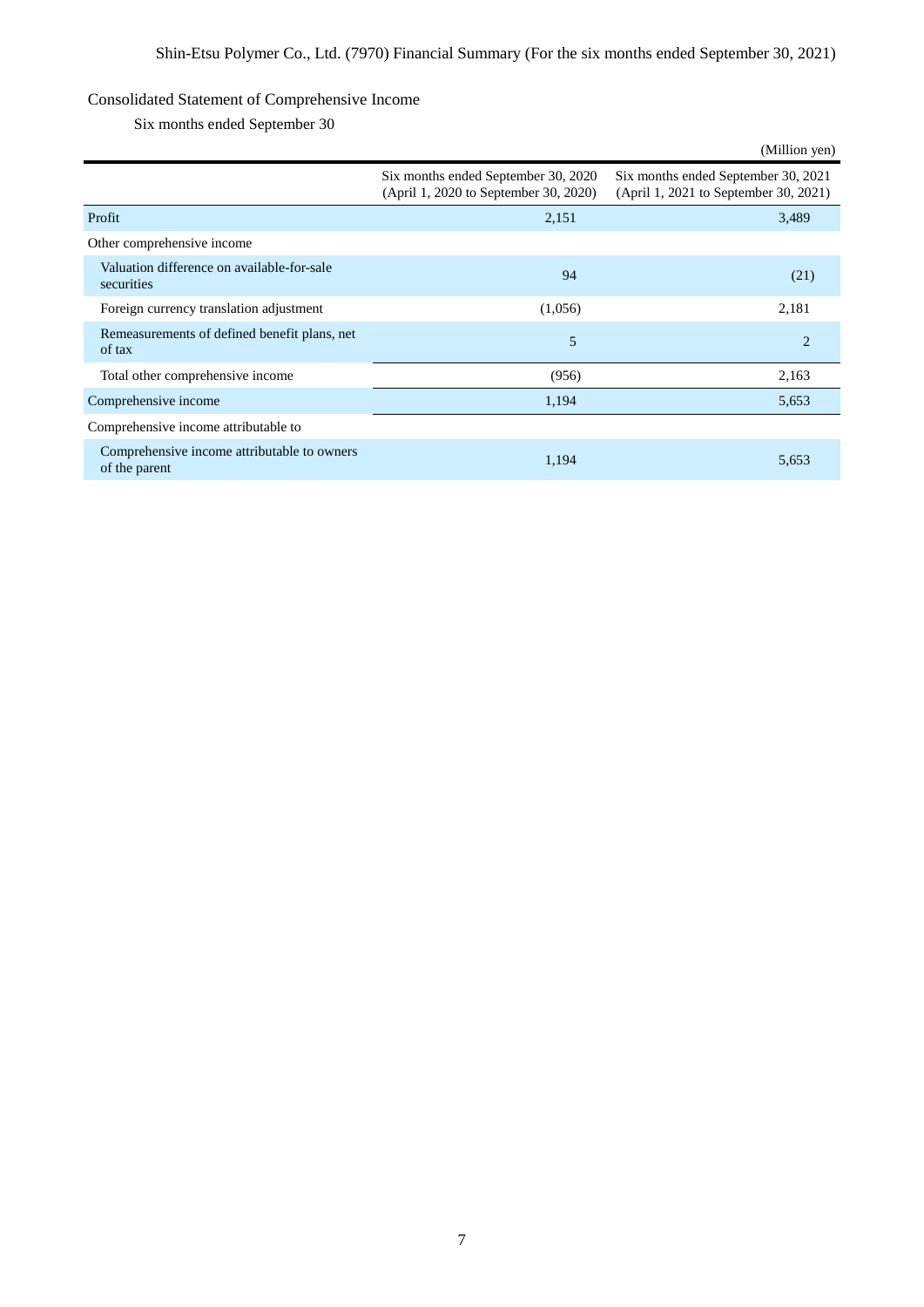# (3) Consolidated Statement of Cash Flows

|                                                                                                    |                                                                                    | (Million yen)                                                                      |  |
|----------------------------------------------------------------------------------------------------|------------------------------------------------------------------------------------|------------------------------------------------------------------------------------|--|
|                                                                                                    | Six months ended<br>September 30, 2020<br>(April 1, 2020<br>to September 30, 2020) | Six months ended<br>September 30, 2021<br>(April 1, 2021<br>to September 30, 2021) |  |
| Cash flows from operating activities                                                               |                                                                                    |                                                                                    |  |
| Profit before income taxes                                                                         | 2,927                                                                              | 4,731                                                                              |  |
| Depreciation and amortization                                                                      | 1,668                                                                              | 1,526                                                                              |  |
| Amortization of goodwill                                                                           |                                                                                    | 42                                                                                 |  |
| Interest and dividend income                                                                       | (146)                                                                              | (69)                                                                               |  |
| Interest expenses                                                                                  | 14                                                                                 | 7                                                                                  |  |
| Foreign exchange losses (gains)                                                                    | 74                                                                                 | (6)                                                                                |  |
| Loss on retirement of non-current assets                                                           | $\mathbf{1}$                                                                       | 8                                                                                  |  |
| Decrease (increase) in notes and accounts<br>receivable - trade                                    | 3,003                                                                              | (804)                                                                              |  |
| Decrease (increase) in inventories                                                                 | 91                                                                                 | (1,238)                                                                            |  |
| Increase (decrease) in notes and accounts payable -<br>trade                                       | (1,708)                                                                            | 635                                                                                |  |
| Increase (decrease) in net defined benefit liability                                               | (179)                                                                              | (196)                                                                              |  |
| Loss (gain) on valuation of investment securities                                                  |                                                                                    | 20                                                                                 |  |
| Decrease (increase) in consumption taxes<br>receivable/payable                                     | 8                                                                                  | (217)                                                                              |  |
| Other, net                                                                                         | 698                                                                                | 571                                                                                |  |
| Subtotal                                                                                           | 6,454                                                                              | 5,011                                                                              |  |
| Interest and dividends income received                                                             | 150                                                                                | 61                                                                                 |  |
| Interest expenses paid                                                                             | (14)                                                                               | (8)                                                                                |  |
| Repayment (payment) of corporate taxes                                                             | (631)                                                                              | (1,255)                                                                            |  |
| Net cash provided by (used in) operating activities                                                | 5,957                                                                              | 3,809                                                                              |  |
| Cash flows from investing activities                                                               |                                                                                    |                                                                                    |  |
| Purchase of property, plant and equipment                                                          | (1,671)                                                                            | (1,203)                                                                            |  |
| Purchase of intangible assets                                                                      | (61)                                                                               | (110)                                                                              |  |
| Purchase of shares of subsidiaries resulting in<br>change in scope of consolidation                |                                                                                    | (3,552)                                                                            |  |
| Other, net                                                                                         | 297                                                                                | $\overline{0}$                                                                     |  |
| Net cash provided by (used in) investing activities                                                | (1, 435)                                                                           | (4, 865)                                                                           |  |
| Cash flows from financing activities                                                               |                                                                                    |                                                                                    |  |
| Cash dividends paid                                                                                | (808)                                                                              | (888)                                                                              |  |
| Proceeds from sales of treasury shares                                                             | 9                                                                                  | 45                                                                                 |  |
| Other, net                                                                                         | (83)                                                                               | (86)                                                                               |  |
| Net cash provided by (used in) financing activities                                                | (882)                                                                              | (928)                                                                              |  |
| Effect of exchange rate change on cash and cash<br>equivalents                                     | (545)                                                                              | 1,245                                                                              |  |
| Net increase (decrease) in cash and cash equivalents                                               | 3,093                                                                              | (738)                                                                              |  |
| Cash and cash equivalents at beginning of period                                                   | 41,675                                                                             | 45,948                                                                             |  |
| Increase in cash and cash equivalents resulting from<br>inclusion of subsidiaries in consolidation |                                                                                    | 64                                                                                 |  |
| Cash and cash equivalents at end of period                                                         | 44,769                                                                             | 45,274                                                                             |  |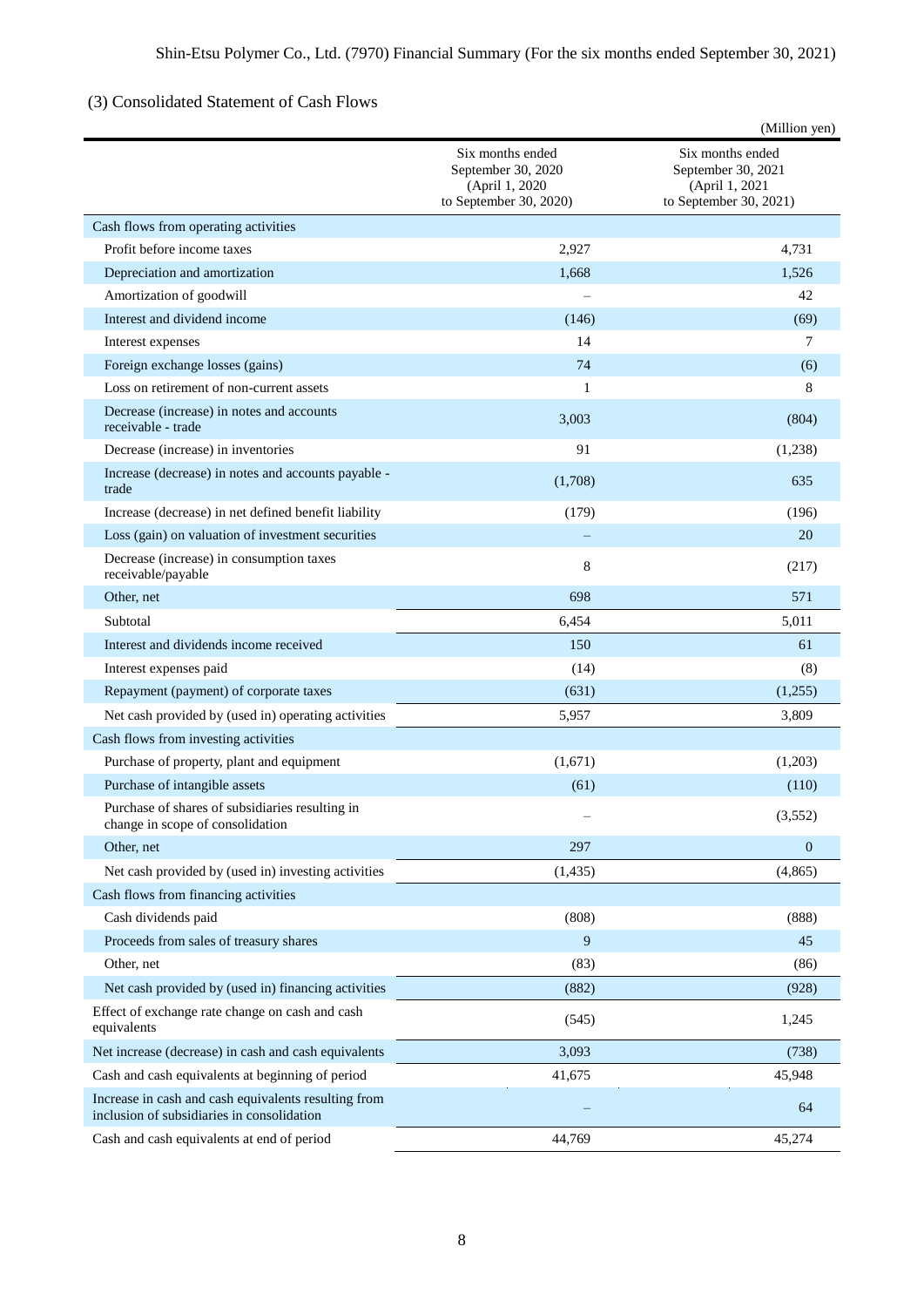(4) Explanatory Notes to Consolidated Financial Statements

(Notes on the Premise of a Going Concern)

Not applicable

(Notes on Significant Changes in Shareholders' Equity (if any))

Not applicable

(Changes in the Scope of Consolidation or the Scope of Equity Method Application)

From the first quarter of the current fiscal year, the Company included Hymix Co., Ltd., whose status had been a non-consolidated subsidiary at the end of the previous fiscal year, in the scope of consolidation, taking its increased importance into consideration.

Further, the Company included Kitche Nista Co., Ltd. in the scope of consolidation from the second quarter under review following the acquisition of all its shares on August 2, 2021. The deemed acquisition date for the subsidiary is September 30, 2021.

(Change in Accounting Policy)

(Application of Accounting Standard for Revenue Recognition, etc.)

The Company began to apply the Accounting Standard for Revenue Recognition (ASBJ Statement No. 29, March 31, 2020, hereinafter the "Revenue Recognition Accounting Standard") and the implementation guidance on the Revenue Recognition Accounting Standard from the first quarter. Accordingly, the Company is recognizing amounts expected to be received in exchange for promised goods and services as revenues at points where control over such goods or services moves to customers.

Previously, the Company had recognized the disappearance of supplies from onerous supply transactions. From the first quarter of the current fiscal year, the Company replaced this practice with the method of not recognizing the disappearance of supplies in cases where it bears the obligation to buy them back. For onerous receipt transactions, the Company had previously recognized the sum of sales to suppliers and the amount of raw materials and the like received as revenues. From the first quarter of the current fiscal year, the Company replaced the practice with the method of recognizing an amount excluding the amount of raw materials and the like received as revenues.

As a result, compared with previous accounting treatment, net sales and the cost of sales in the second quarter under review decreased 245 million yen, respectively. Merchandise and finished goods increased 31 million yen, work in progress decreased 5 million yen, raw materials and supplies increased 88 million yen, other current assets increased 17 million yen, and other current liabilities increased 131 million yen, respectively.

For the application of the Revenue Recognition Accounting Standard and the like, the Company complies with the transitional handling prescribed in the proviso in Section 84 of the same Standard. The practice has no effect on the balance of retained earnings at the beginning of the fiscal year ending March 31, 2022 and income for the six months under review.

From the first quarter of the current fiscal year, the Company changed its practice to state notes and accounts receivable - trade, which had been stated under current assets in Consolidated Balance Sheets for the previous fiscal year, as part of notes and accounts receivable - trade, and contract assets based on the Revenue Recognition Accounting Standard and the like which the Company began to apply. The Company did not rearrange results for the previous fiscal year using a new presentation method in accordance with transitional handling prescribed in Section 89-2 of the Revenue Recognition Accounting Standard.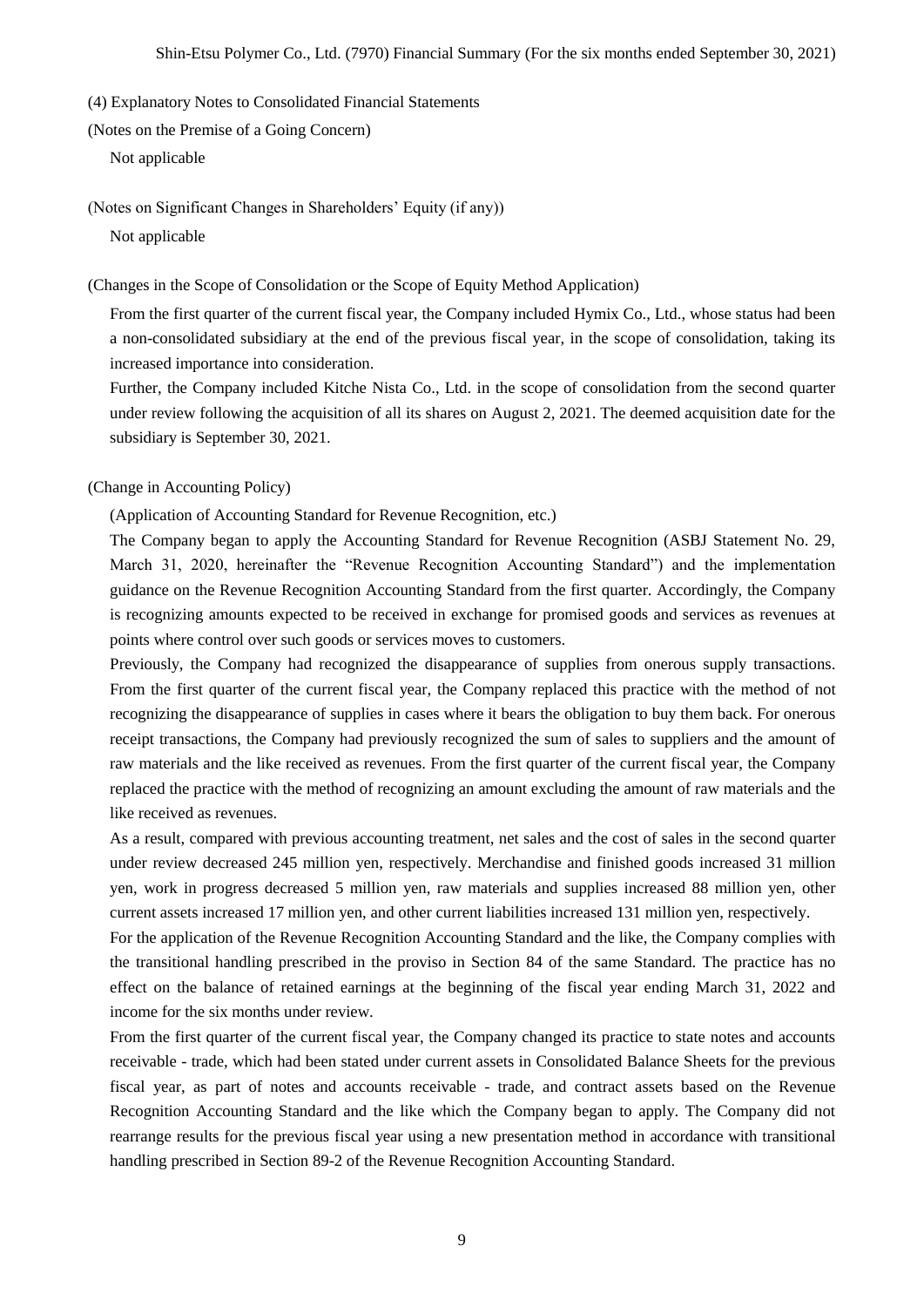(Application of Accounting Standard for Fair Value Measurement, etc.)

The Company started applying the Accounting Standard for Fair Value Measurement (ASBJ Statement No. 30, July 4, 2019, hereinafter the "Fair Value Measurement Accounting Standard") and the implementation guidance on the Fair Value Measurement Accounting Standard from the first quarter. Accordingly, the Company will apply new accounting policies prescribed in the Fair Value Measurement Accounting Standard and the like in the future in accordance with transitional handling stipulated in Section 19 of the same Standard and Section 44-2 of the Accounting Standard for Financial Instruments (ASBJ Statement No. 10, July 4, 2019). The application of the accounting standard has no impact on the consolidated quarterly financial statements.

#### (Segment Information)

I. Six months ended September 30, 2020 (April 1, 2020 to September 30, 2020) Information on net sales and profits or losses by reported segment

(Million yen)

|                                                      | Reported segments        |                                  |                                    |           |               |        |
|------------------------------------------------------|--------------------------|----------------------------------|------------------------------------|-----------|---------------|--------|
|                                                      | Electronic<br>Devices    | Precision<br>Molding<br>Products | Housing $&$<br>Living<br>Materials | Sub-total | Others (Note) | Total  |
| Net sales                                            |                          |                                  |                                    |           |               |        |
| Sales to outside customers                           | 7,924                    | 16,673                           | 8,445                              | 33,043    | 2,748         | 35,791 |
| Inter-segment sales or transfers                     | $\overline{\phantom{0}}$ |                                  | -                                  |           | -             |        |
| Total                                                | 7.924                    | 16,673                           | 8.445                              | 33,043    | 2.748         | 35,791 |
| Segment profit or loss<br>(Operating profit or loss) | (32)                     | 2,554                            | 89                                 | 2,611     | 93            | 2,705  |

(Note) "Others" is a business segment that is not included in the reported segments and includes the constructing business, etc.

II. Six months ended September 30, 2021 (April 1, 2021 to September 30, 2021)

1. Information on net sales and profits or losses by reported segment

(Million yen)

|                                   |                       |                                  | Reported segments                  |           |               |        |
|-----------------------------------|-----------------------|----------------------------------|------------------------------------|-----------|---------------|--------|
|                                   | Electronic<br>Devices | Precision<br>Molding<br>Products | Housing $&$<br>Living<br>Materials | Sub-total | Others (Note) | Total  |
| Net sales                         |                       |                                  |                                    |           |               |        |
| Sales to outside customers        | 11,261                | 19,525                           | 9,683                              | 40,470    | 3,248         | 43,719 |
| Inter-segment sales or transfers  |                       |                                  |                                    |           |               |        |
| Total                             | 11.261                | 19.525                           | 9,683                              | 40,470    | 3.248         | 43,719 |
| Segment profit (Operating profit) | 691                   | 3,381                            | 363                                | 4,436     | 145           | 4,582  |

(Note) "Others" is a business segment that is not included in the reported segments and includes the constructing business, etc.

2. Information on impairment loss on non-current assets or goodwill, etc. by reported segment

(Significant changes in the amount of goodwill)

In the Housing & Living Materials segment, the Company included Hymix Co., Ltd. and Kitche Nista Co., Ltd. in the scope of consolidation. As a result, goodwill in the segment increased by 1,876million yen during the first half under review.

The amount of goodwill is a provisionally calculated figure as the allocation of acquisition cost was not complete at the end of the first half under review.

3. Matters concerning changes in reported segments, etc.

As stated in Changes in Accounting Policies, the Company began applying the Revenue Recognition